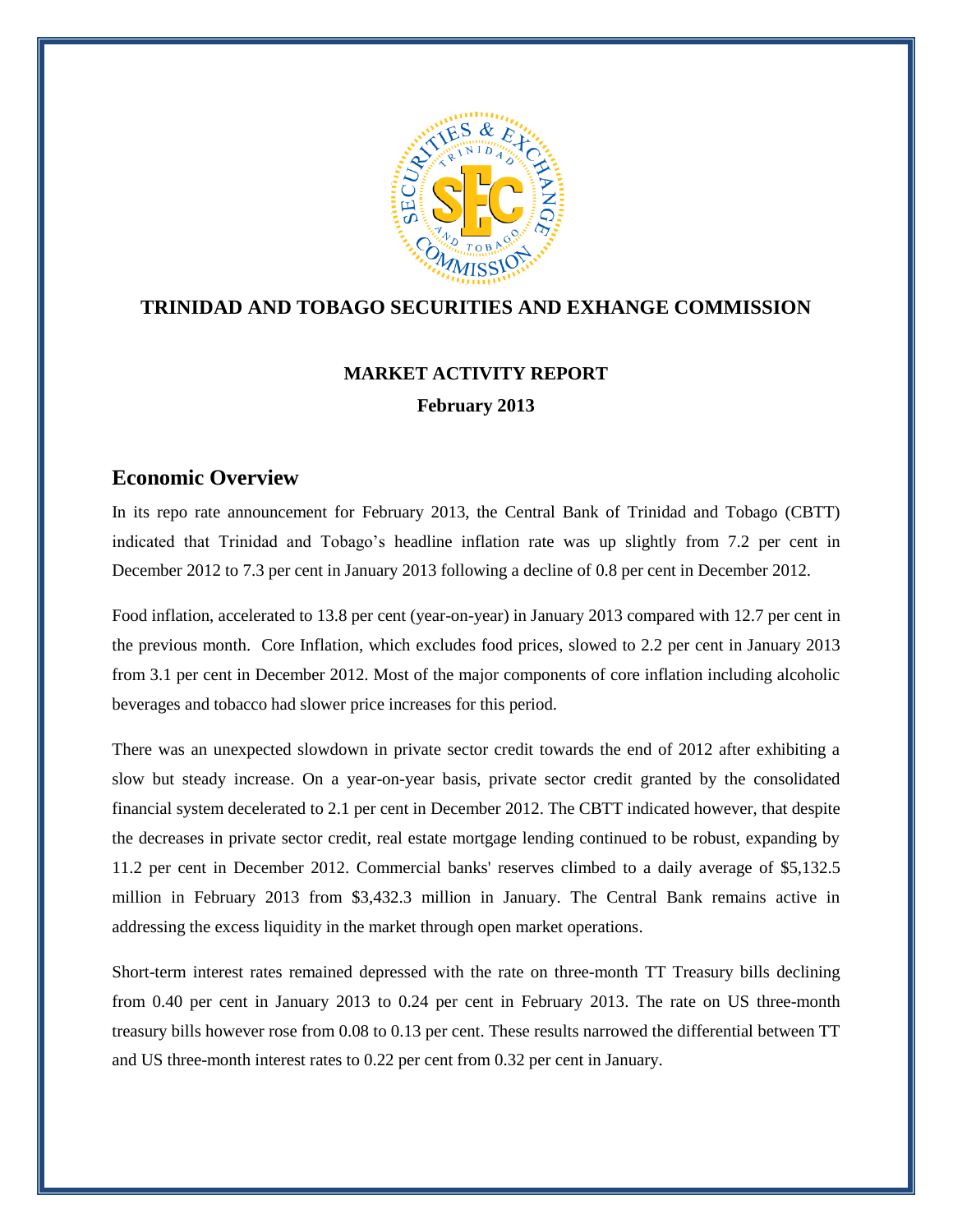The CBTT views its accommodative monetary policy stance as appropriate as underlying inflationary pressures are still contained and there is a continued expectation of a turnaround in economic activity. It is in this context that the 'repo' rate is maintained at 2.75 per cent.

### **Stock Market Performance**

The local stock market continued on its positive note for 2013 advancing by 2.17 per cent to close at 1088.06 for the first two months of the year. For the month of February, the market increased by 0.09 per cent.(**Figure 1).** In January, the market closed at 1078.62 which was an improvement from December by 1.28 per cent.

The Index of cross-listed companies declined by 2.22 points (3.86 per cent) to close at 55.13 a decline from the previous month when the index posted a marginal increase of 1.79 per cent. The All T&T index advanced by 38.13 points (2.33 per cent) to close at 1751.63.





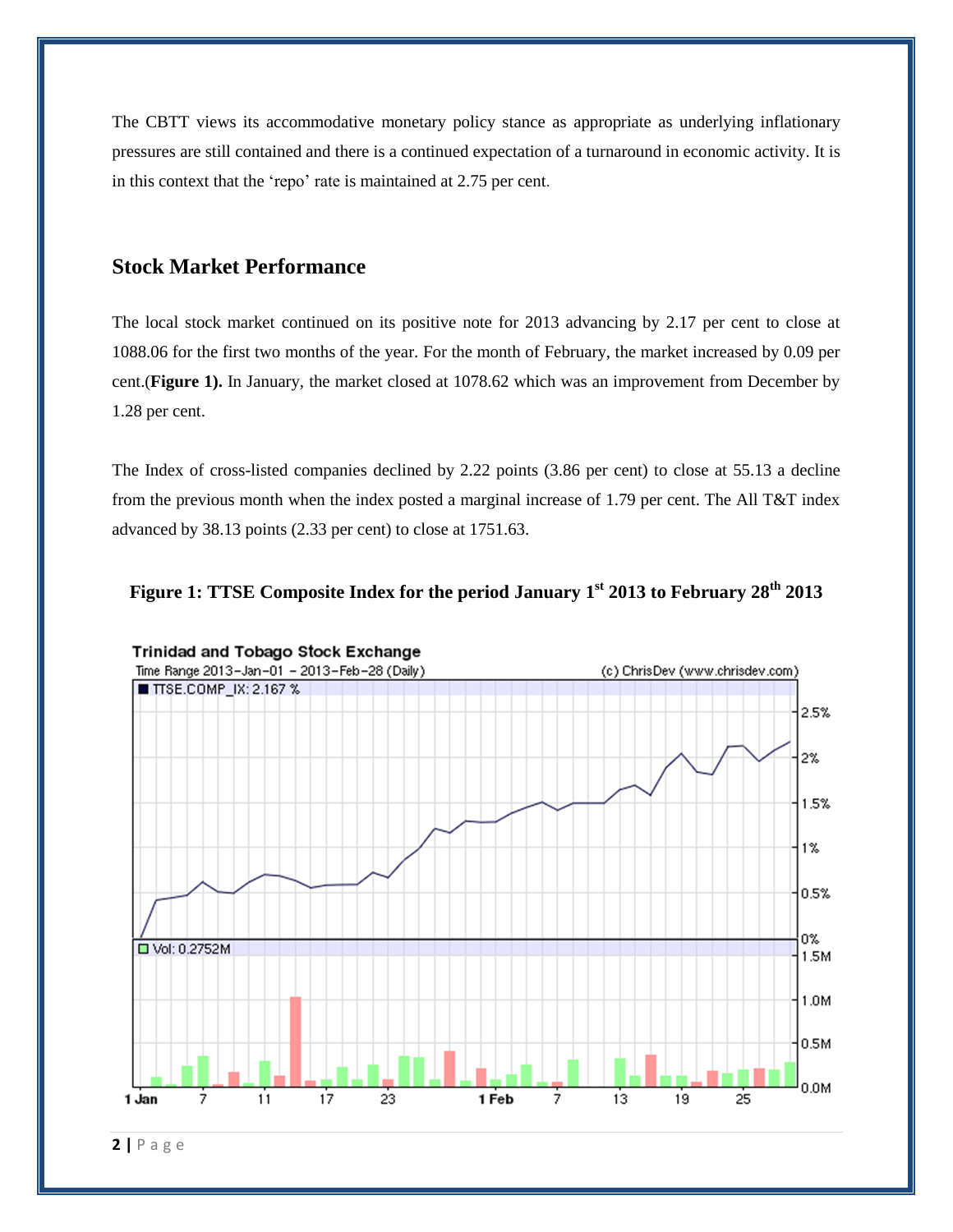Market activity in February 2013 resulted in trading in twenty-four (24) stocks. Of the twenty-four (24), eight (8) advanced, nine (9) declined and seven (7) traded firm. The advances for the month of February 2013, which were led by Neal and Massy Holdings Limited, ranged from 2.27 percent to 13.21 percent. Advances for the previous month of January 2013 ranged from 2.65 percent to 27.45 percent, led by Jamaica Money Market Brokers Limited.

The top five (5) performers are listed in **Table 1** below.

|             | <b>Security</b>                            | <b>Closing</b><br><b>Price</b> | <b>Monthly Change</b><br>$\left( \text{\$}\right)$ | <b>Monthly</b><br><b>Change</b><br>(%) |
|-------------|--------------------------------------------|--------------------------------|----------------------------------------------------|----------------------------------------|
| $\vert 1$   | <b>Neal and Massy Holdings Limited</b>     | 60.00                          | 7.00                                               | 13.21                                  |
| $\boxed{2}$ | <b>Guardian Holdings Limited</b>           | 19.75                          | 1.24                                               | 6.70                                   |
| 3.          | <b>Republic Bank Limited</b>               | 108.15                         | 2.65                                               | 2.51                                   |
| 4.          | <b>National Enterprises Limited</b>        | 15.02                          | 0.35                                               | 2.39                                   |
| 5.          | The West Indian Tobacco Company<br>Limited | 90.01                          | 2.00                                               | 2.27                                   |

**Table 1: Top five (5) performing stocks for February 2013**

The declines for the top five (5) worst performing stocks over the month of February 2013 ranged from 3.29 percent for CLICO Investment Fund to 16.67 percent for National Commercial Bank Jamaica Ltd. This range of decline was greater than that for January 2013 which ranged from 0.75 percent for Prestige Holdings Limited to 6.04 percent for Trinidad Cement Limited. **(Table 2 below)**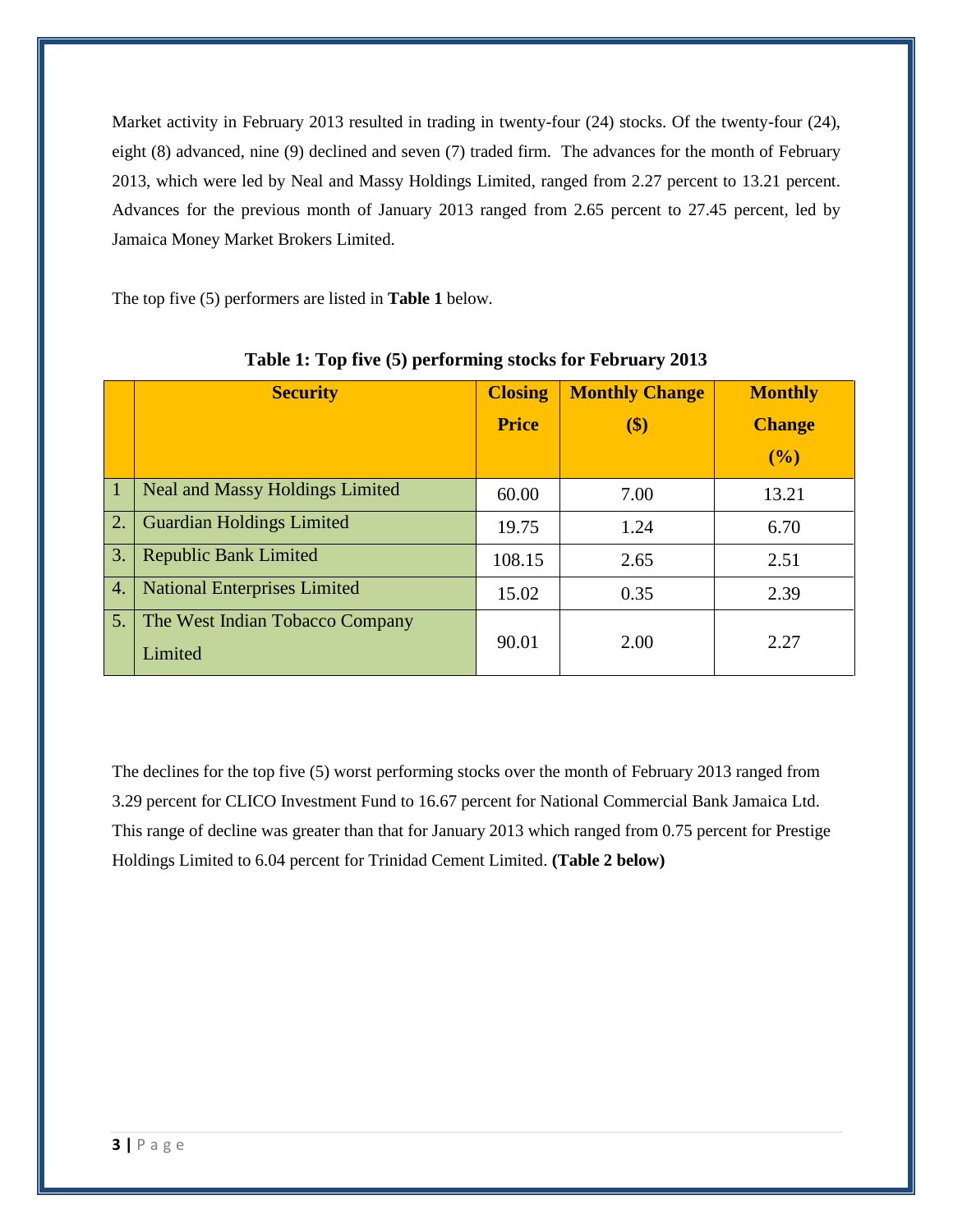|               | <b>Security</b>                                | <b>Closing Price</b> | <b>Monthly</b>     | <b>Monthly Change</b> |
|---------------|------------------------------------------------|----------------------|--------------------|-----------------------|
|               |                                                |                      | <b>Change</b> (\$) | (%)                   |
| $\mathbf \Pi$ | <b>National Commercial Bank</b><br>Jamaica Ltd | 1.20                 | (0.24)             | (16.67)               |
| 2.            | Scotia Investments Jamaica<br>Limited          | 1.94                 | (0.34)             | (14.91)               |
| 3.            | <b>Angostura Holdings Limited</b>              | 7.80                 | (1.19)             | (13.24)               |
| 4.            | <b>Gracekennedy Limited</b>                    | 3.75                 | (0.25)             | (6.25)                |
| 5.            | <b>CLICO</b> Investment Fund                   | 20.55                | (0.70)             | (3.29)                |

### **Table 2: Worst five (5) performing stocks for February, 2013**

## **Trading Activity**

For the month of February 2013 the volume of stocks traded was 3,229,002 a 31 percent decrease from the 4,691,975 registered in January 2013. The value of shares traded was TT\$72,797,605, an increase of 23 percent from the month of January 2013. This increase in value, despite the reduced volume, can be mainly attributed to the trading of 4,956,391 Republic Bank Limited shares this month which were valued at TT\$108.15 as at the end of the period. **(See Table 3)**

| Table 3: Monthly and Yearly Comparison of Trading Values and Volume: February 2013 |  |  |  |  |
|------------------------------------------------------------------------------------|--|--|--|--|
|                                                                                    |  |  |  |  |

| Volume/<br>Value                  | January -13 | February-13 | February-12 | <b>MOM</b> change<br>$\left( \text{\$}\right)$ | $MOM$ %<br>change | <b>YOY</b> Change<br>$(\$)$ | YOY %<br>change |
|-----------------------------------|-------------|-------------|-------------|------------------------------------------------|-------------------|-----------------------------|-----------------|
| Volume of<br>Trading              | 4,691,975   | 3,229,002   | 2,395,976   | (1,462,973)                                    | (31)              | 833,026                     | 35              |
| Value of<br>Trading $(\$)$        | 59,337,182  | 72,797,605  | 25,805,740  | 13,460,423                                     | 23                | 46,991,865                  | 182             |
| Average<br>Daily<br>Volume        | 213,272     | 179,389     | 126,104     | (33,883)                                       | (16)              | 53,285                      | 42              |
| Average<br>Daily Value<br>$($ \$) | 2,697,145   | 4,044,311   | 1,358,197   | 1,347,166                                      | 50                | 2,686,114                   | 197             |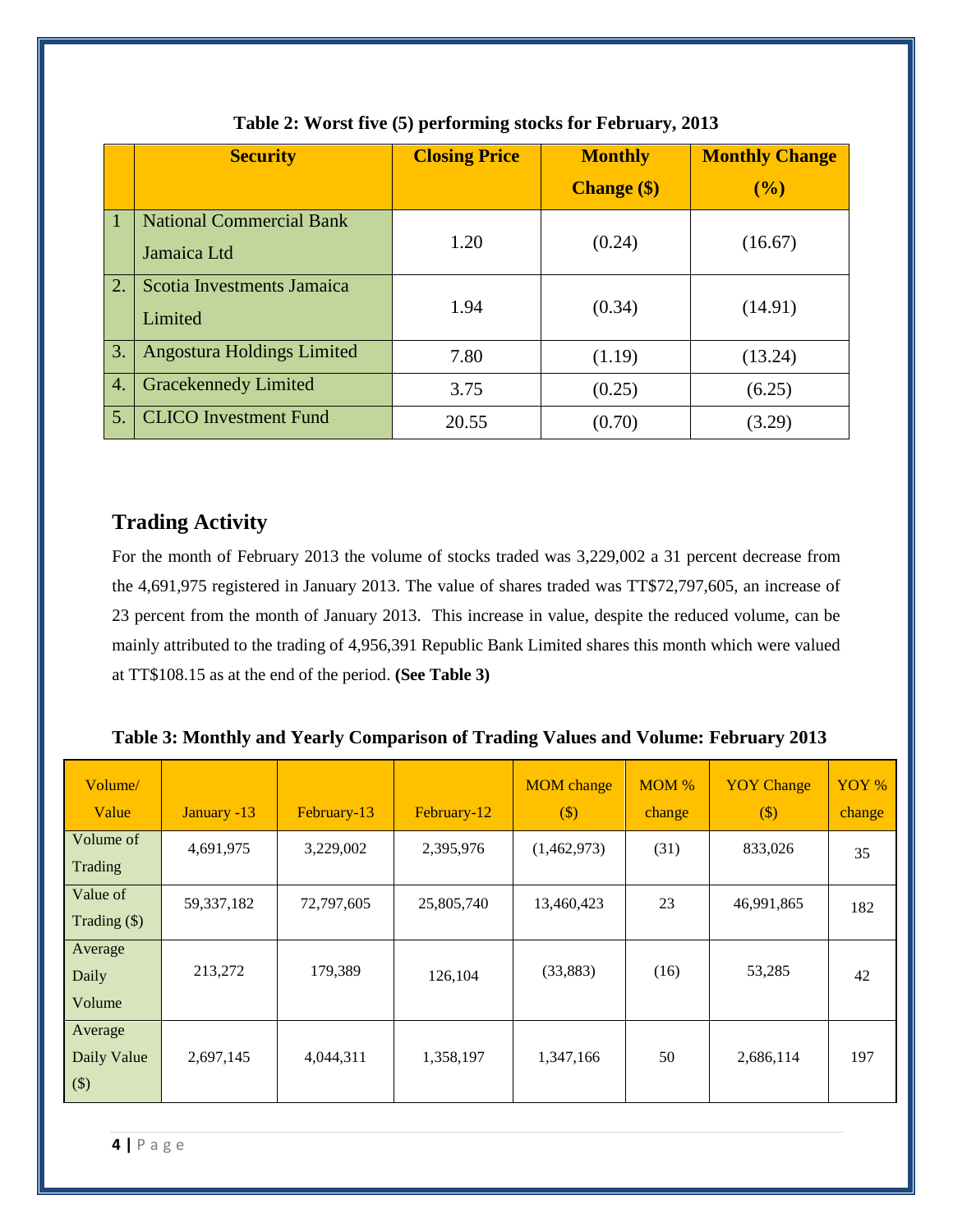### **Bond Market Activity**

#### **Primary Bond Market**

There were no registrations in the primary bond market for the month of February 2013. For the year to date, there have been (2) registrations. On January 18 2013, the Trinidad and Tobago Mortgage Finance Company Limited registered a TT\$600,000,000.00 Secured Fixed Rate Bond and on January 22, 2013 the Home Mortgage Bank registered a TT\$200,000,000.00 Floating Rate Bond.

#### **Secondary GORTT Bond Market**

There were no trades in the secondary bond market for the month of February. Only one trade took place in the same period in 2012. Forty-three (43) trades took place during January, having a face value of TT\$574,847,000 and a trade value of TT\$687,800,699.

### **Market Developments**

#### **Acquisition by NCB Capital Markets Limited**

The National Commercial Bank of Jamaica Limited (NCBJ) has indicated to the Jamaican stock exchange that NCB Capital Markets Limited, a wholly owned subsidiary of NCBJ received regulatory approval for the acquisition of the majority interest in Advantage General Insurance Company Limited. This transaction has since been completed.

#### **Jamaica National Debt Exchange (NDX)**

Jamaica has been downgraded by both Fitch and Standard and Poor"s on account of their proposed debt swap which opened on February 13th 2013. Jamaica's rating was lowered to 'selective default (SD)' from "B-/B". The government"s securities, not included in the debt exchange were also lowered to "CCC".

Standard and Poor"s credit analyst Joydeep Mukherji said "In our view, the offer implies that investors will receive less value than promised as per the original securities based on the lower interest rate and maturity extension –an average increase for five years. We view this offer as distressed rather than opportunistic because the issuer does not intend to fulfill its original obligations"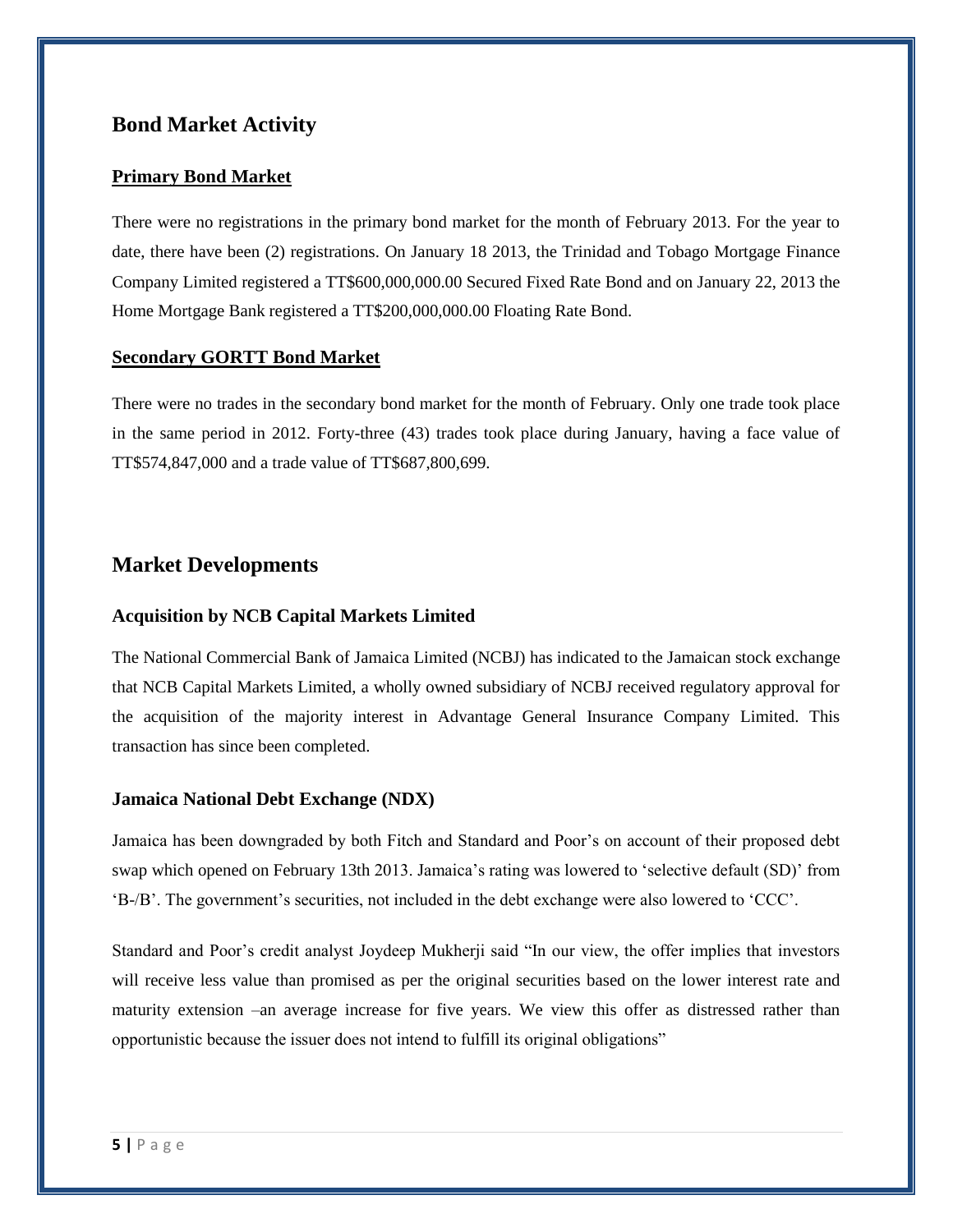Despite the reduction in debt-servicing needs following the debt exchange, Jamaica's general government debt burden will remain high, at above 115 per cent of GDP in 2013.

NCBJ has indicated that it will participate in the NDX. Consequent to this, there will be adverse impacts on their financial statements.

#### **Barbados General Government Election**

On a political front, the Barbados general elections were held in the month of February. The Democratic Labour Party (DLP) retained power with a 16-13 advantage. Despite the overall victory of the party however, several ministers in the DLP lost their seats.

### **Regional Developments**

#### **Jamaica Stock Market**

The Jamaican stock market continued its downward trend in the month of February closing at 84,048.93 down by 7.06 per cent. In January, the JSE fell by 3.35 per cent to close at 89,118.72. The advance/decline ratio of listed companies on the JSE showed that out of thirty-two (32) stocks traded, there were twenty (20) declines in stock prices, six (6) advances, with six (6) stocks trading firm. For the year to date, stock prices fell 8.74 percent. (**See Figure 2 below**)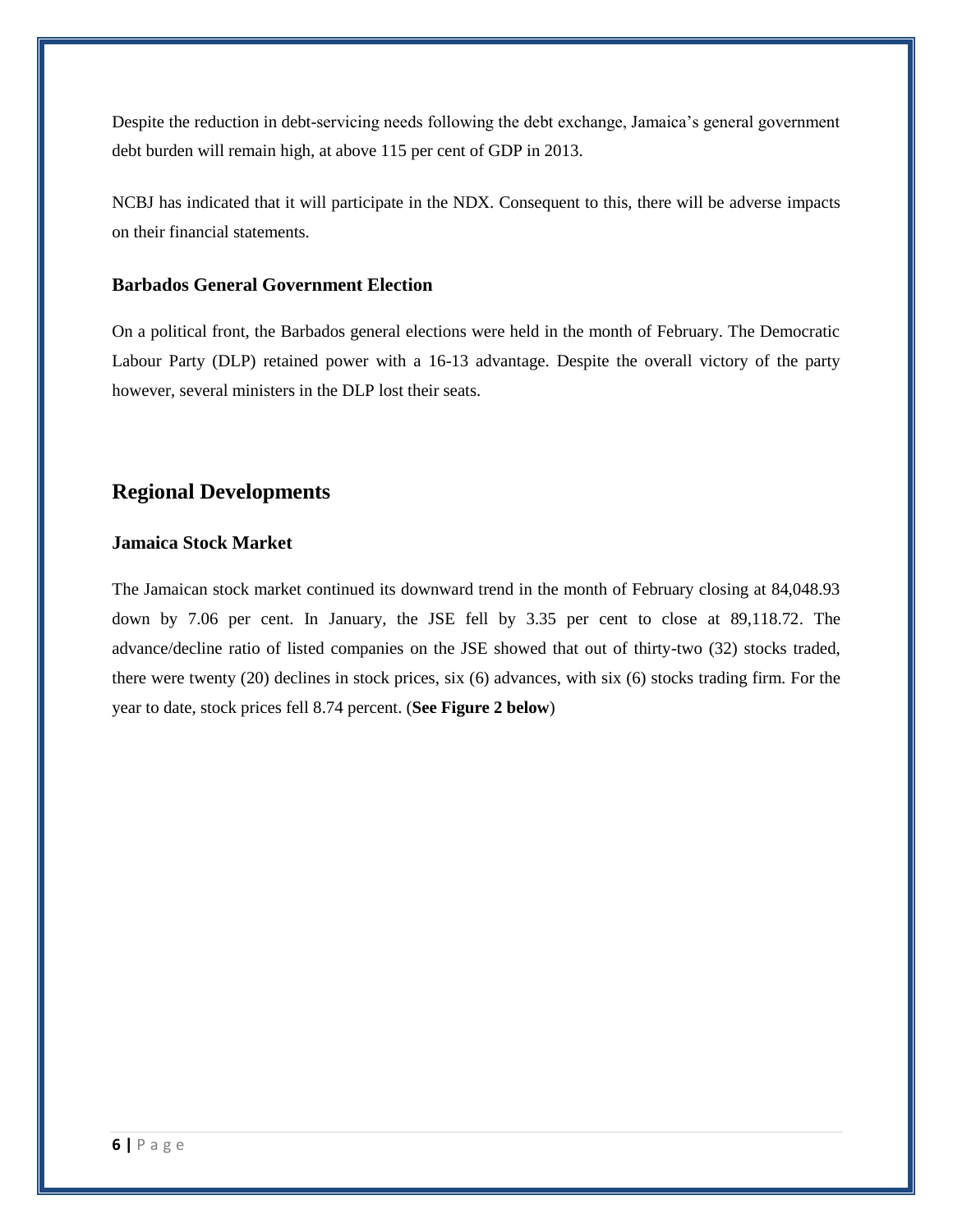



#### **Barbados Stock Market**

The Barbados stock market registered a 0.24 percent decrease for the month February 2013, a decline from its January 2013 increase of 1.08 percent. Despite this, the year-to-date position was positive, yielding an increase of 1.10 percent at the end of this period. For the month of February, however, the BSE remained relatively flat with marginal increases and declines. (**See Figure 3 below**)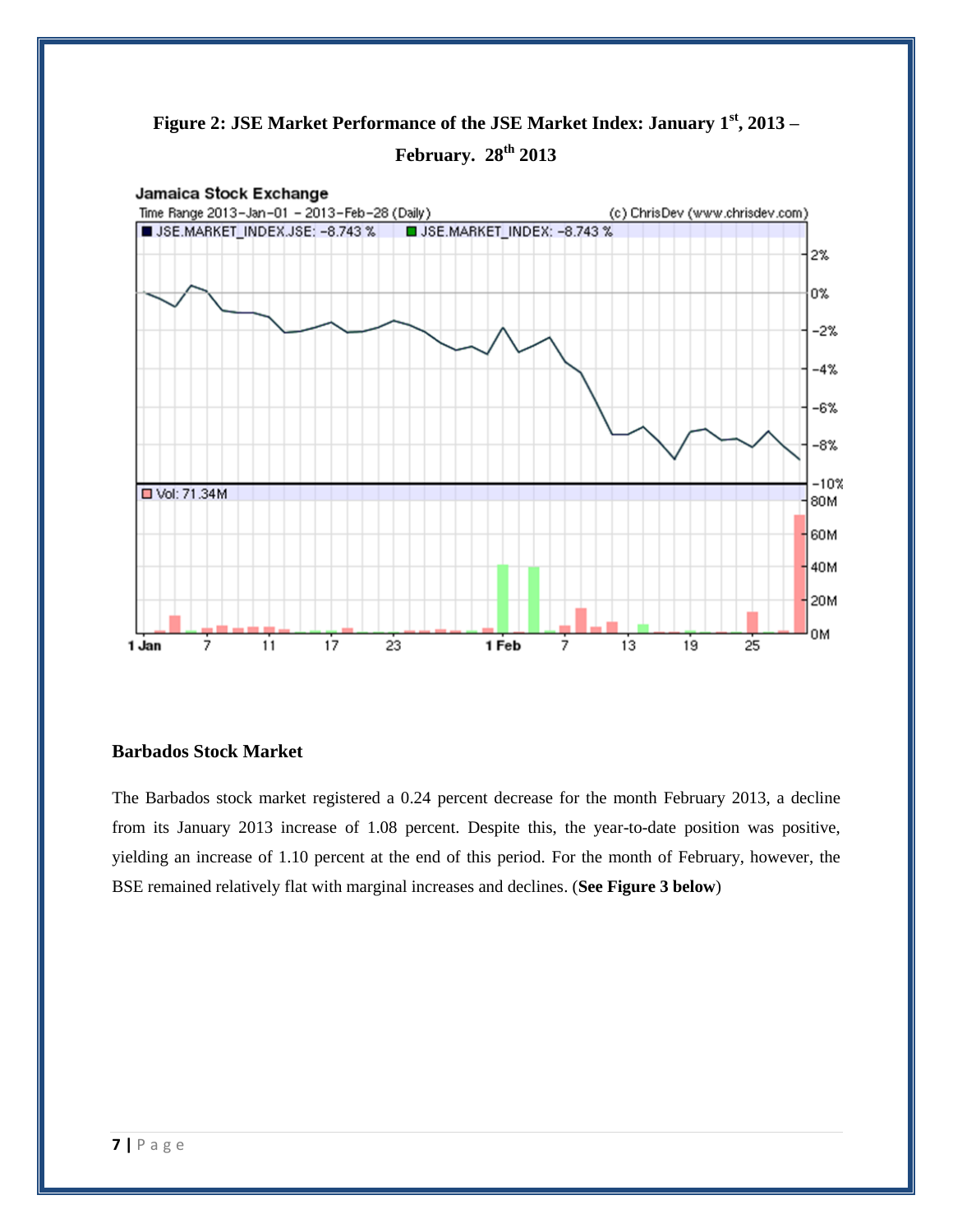

**Figure 3: Performance of the BSE Composite Index: January 1st – February 28th 2013**

#### **International Developments**

Austerity measures continue internationally as governments seek to recover from financial crises that continue to have adverse impacts upon major banking systems. The Economist has indicated in its February 23<sup>rd</sup> issue that with interest rates at record lows, rich-world central banks in America, Britain and Japan are seeking to experiment with another approach to rejuvenating their economies. The approach goes against conventional monetary policy of lower inflation rates and would entail tolerating a higher inflation rate, at least temporarily, to achieve higher output. The results of this approach has not fully manifested itself in the market, however there appears signs of a rebound in some major indices.

Italy"s national election also caused a stir in markets around the globe as its inconclusive outcome left investors concerned that the effects of the European debt crisis might still be unfolding. Despite this development, major world indices experienced gains this month as markets continue to rebound in 2013. The Nikkei 225 (Japan) continued its trend for 2013 being one of the top risers this year closing up 3.29